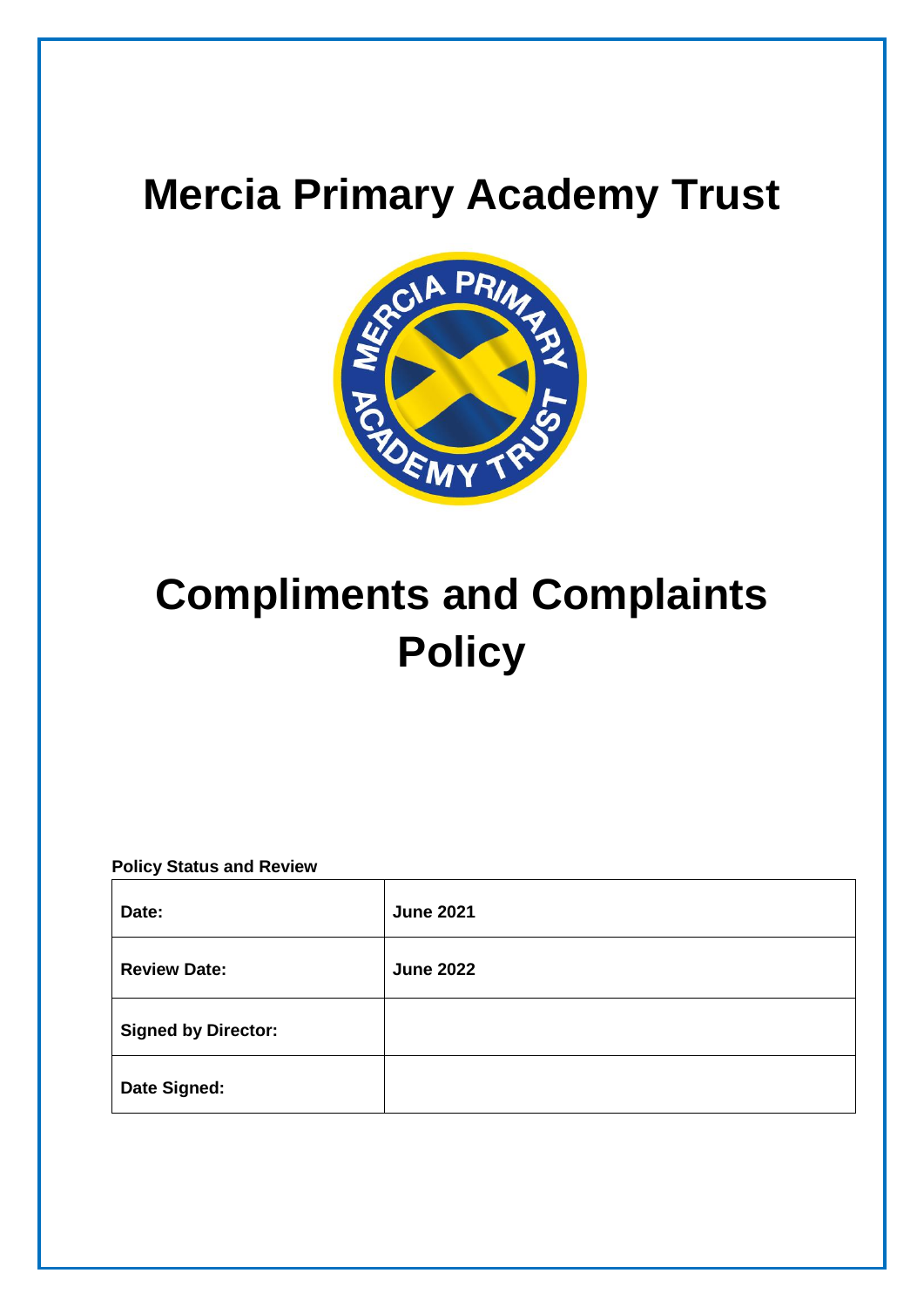# **Introduction**

We believe that our schools provide a good education for all our children, and that the Head of School/Head Teacher and other staff work very hard to build positive relationships with all parents. However, the school is obliged to have procedures in place in case there are complaints by parents. The following policy sets out the procedure that the school follows in such cases.

If any parent is unhappy with the education that their child is receiving, or has any concern relating to the school, we encourage that person to talk to the child's class teacher immediately.

All parents have the right, as a last resort, to appeal to the Secretary of State for Education, if they still feel that their complaint has not been properly addressed.

### **Aims and objectives**

Our schools aim to be fair, open and honest when dealing with any complaint. We give careful consideration to all complaints and deal with them as swiftly as possible. We aim to resolve any complaint through dialogue and mutual understanding and, in all cases, we put the interests of the child above all other issues. We provide sufficient opportunity for any complaint to be fully discussed, and then resolved.

# **The complaints process**

If a parent is concerned about anything to do with the education that we are providing at our school, they should, in the first instance, discuss the matter with their child's class teacher. Most matters of concern can be dealt with in this way. All teachers work very hard to ensure that each child is happy at school, and is making good progress; they always want to know if there is a problem, so that they can take action before the problem seriously affects the child's progress.

Where a parent feels that a situation has not been resolved through contact with the class teacher, or that their concern is of a sufficiently serious nature, they should make an appointment to discuss it with the Headteacher. The Headteacher considers any such complaint very seriously and investigates each case thoroughly. Most complaints are normally resolved at this stage.

Should a parent have a complaint about the Headteacher, or the way in which they have handled a complaint against a member of staff i.e. if a parent is unhappy with the outcome, s/he can make a formal complaint, as outlined below.

A formal complaint should be made to the Governing Body (GB). This complaint must be made in writing, stating the nature of the complaint and how the school has handled it so far. The parent should send this written complaint to the Chair of Governors (CofG) via the School Office.

When considering a complaint, the CofG may wish to seek technical or procedural advice from others on the appropriate course of action to be taken.

The GB must consider all written complaints within three weeks of receipt. It arranges a meeting to discuss the complaint, and invites the person making it to attend the meeting, so that s/he can explain her complaint in more detail. The school gives the complainant at least three days' notice of the meeting.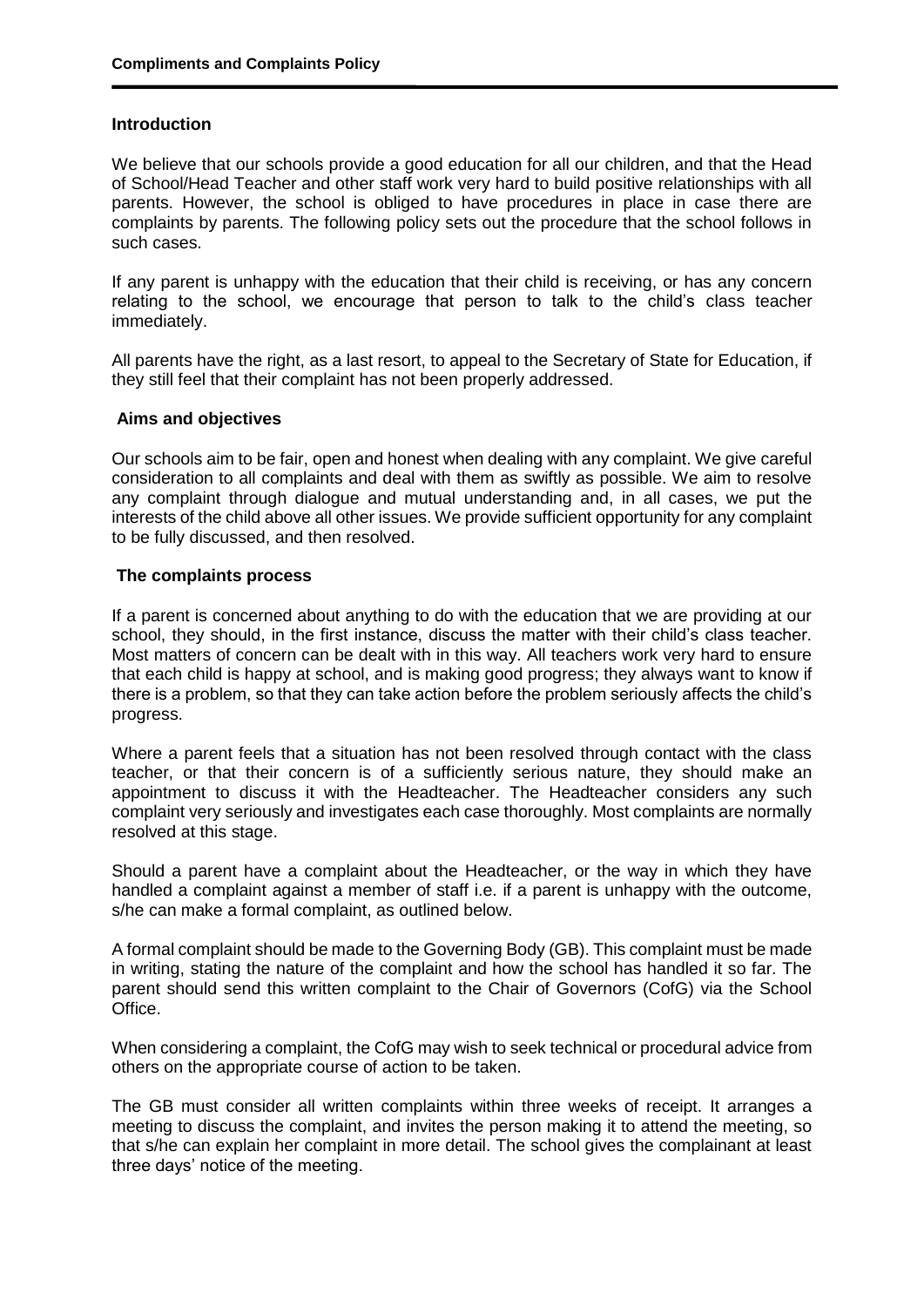Membership of the Complaints Committee should include three or five governors. Members should be independent and impartial; the Headteacher should not be a member. No Governor may sit on the panel if they have had a prior involvement in the complaint or the circumstances surrounding it.

The aim of the investigation will always be to resolve the complaint and achieve reconciliation between the school and the complainant.

An effective panel will acknowledge that the complainant may feel nervous and inhibited in a formal setting. Parents often feel emotional when discussing an issue that affects their child. The Panel Chair will ensure that the proceedings are as welcome as possible.

The complainant must be given the opportunity to make representation and the school the right of reply.

After hearing all the evidence, the Governors consider their decision and inform the parent about it in writing.

If the investigation upholds the complaint it may be appropriate to offer one or more of the following:

- an apology;
- an explanation;
- an admission that the situation could have been handled differently or better:
- an assurance that the event complained of will not recur;
- an explanation of the steps that have been taken to ensure that it will not happen again;
- an undertaking to review school policies in light of the complaint.

# *An admission that the school could have handled the situation better is not the same as an admission of guilt.*

However, it has to be recognised the complainant might not be satisfied with the outcome if the governors do not find in their favour. It may only be possible to establish the facts and make recommendations which will satisfy the complainant that his/her complaint has been taken seriously.

Parents do not have a general right of appeal should they disagree with the governors' decision. They may, however, raise the matter with the Secretary of State for Education if they consider the complaint wasn't investigated properly and fairly. If the Governors have followed a proper procedure and considered the complaint reasonably the Secretary of State cannot reverse their decision.

### **Vexatious Complaints**

If properly followed, our Complaints Procedure will limit the number of complaints that become protracted. However, there will be occasions when, despite all stages of the procedure having been followed, the complainant remains dissatisfied. If the complainant tries to reopen the same issue, the CofG, is able to inform them in writing that the procedure has been exhausted and that the matter is now closed.